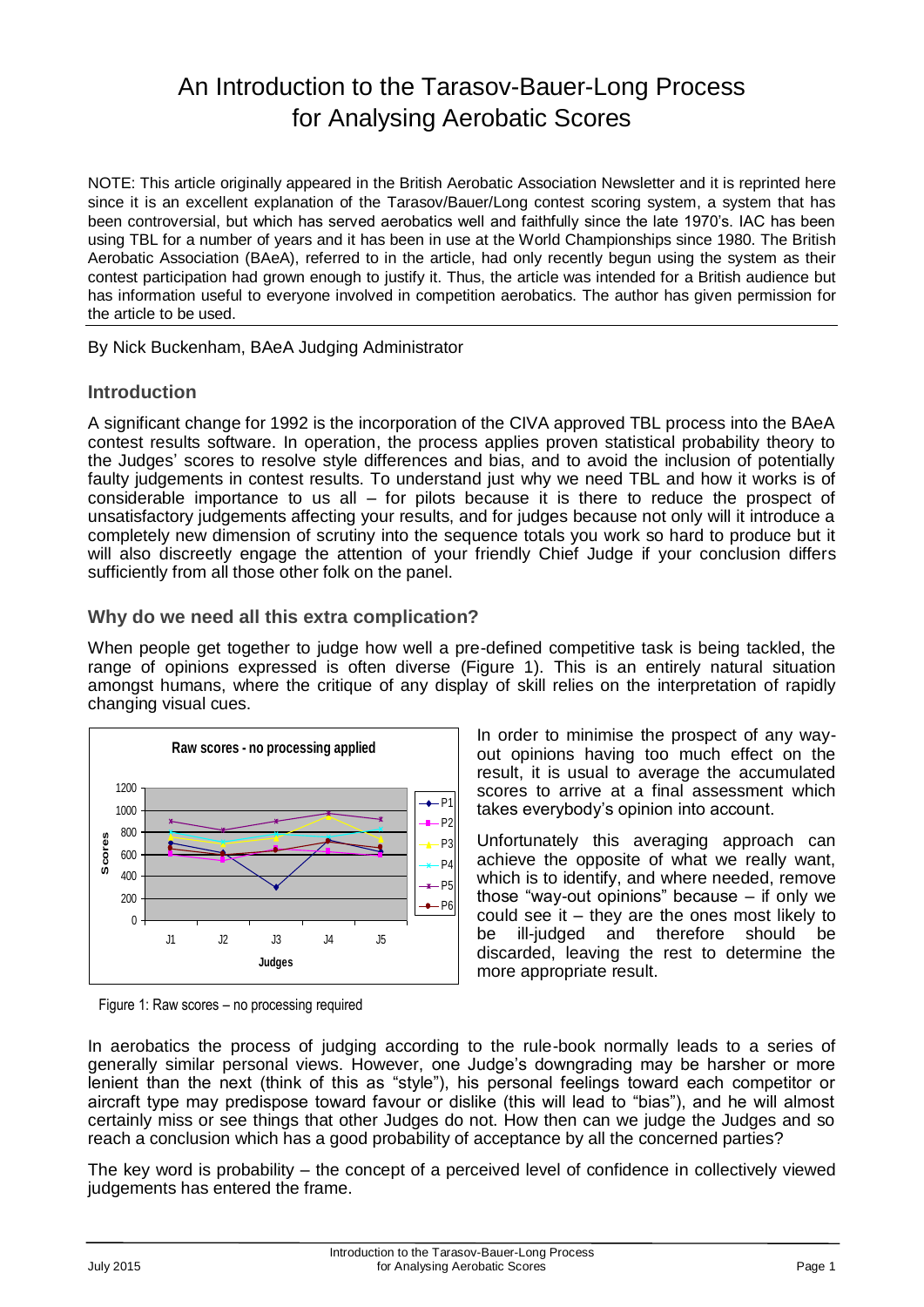What we really mean is that we must be confident that opinions pitched outside some pre-defined level of reasonable acceptability will be identified as such and will not be used. This sort of situation is the daily bread and butter of well established probability theory which, when suitably applied, can produce a very clear-cut analysis of numerically expressed opinions provided that the appropriate criteria have been carefully established beforehand.

### **So how do we best approach the problem?**

The TBL system in effect does the following:

What has been developed through several previous editions is some arithmetic which addresses the Judge's raw scores in such a way that any which are probably unfair are discarded with an established level of confidence. To understand the process you need only accept some quite simple arithmetic procedures which are central to what is called "statistical probability".



Figure 2: Phase 1: Judging styles 'commonised'

#### Phase 2: TBL processing

Phase 1: Commonising the judging styles

To make the comparisons that are required, the process must first re-model the scores to bring all the judging styles to a common format and remove any natural bias between the panel members. Following some calculations therefore, each Judge's set of scores is squeezed or stretched and moved en-bloc up or down so that the sets all show the same overall spread (style) and have identical averages (bias). Within each set, the pilot order and score progression must remain unaltered, but now valid score comparisons are possible between all the panel Judges on behalf of each pilot (Fig 2).

Now TBL looks at the high and low scores in each pilot's set, and throws out any that are too "far out" to be fair. This is done by subtracting the average for the set from each one and dividing the result by the "sample standard deviation" – if the result of this sum is greater than 1.645 then according to statistical probability theory we can be at least 90% confident that it is unfair, so the score is discarded. This calculation and the mathematically derived 1.645 criteria is the key to the correctness of the TBL process, and is based on many years of experience by CIVA with contest scores at all levels.

Of course, for a pilot, the discarding of any scores changes the average and standard deviation of his remaining results, and so the whole process must be repeated. After several cycles any "unfair" scores will have gone, and those that remain will all satisfy the essential 90% confidence criteria.



The final published results (Figure 3)

As is usual, these are derived from an average of each pilot's scores. The final TBL iteration therefore has any appropriate penalty marks applied (for box or minimum height infringements etc), and the total scores are then sorted in descending order to rank the pilots first to last.

Figure 3: Phase 2: Final TBL processed results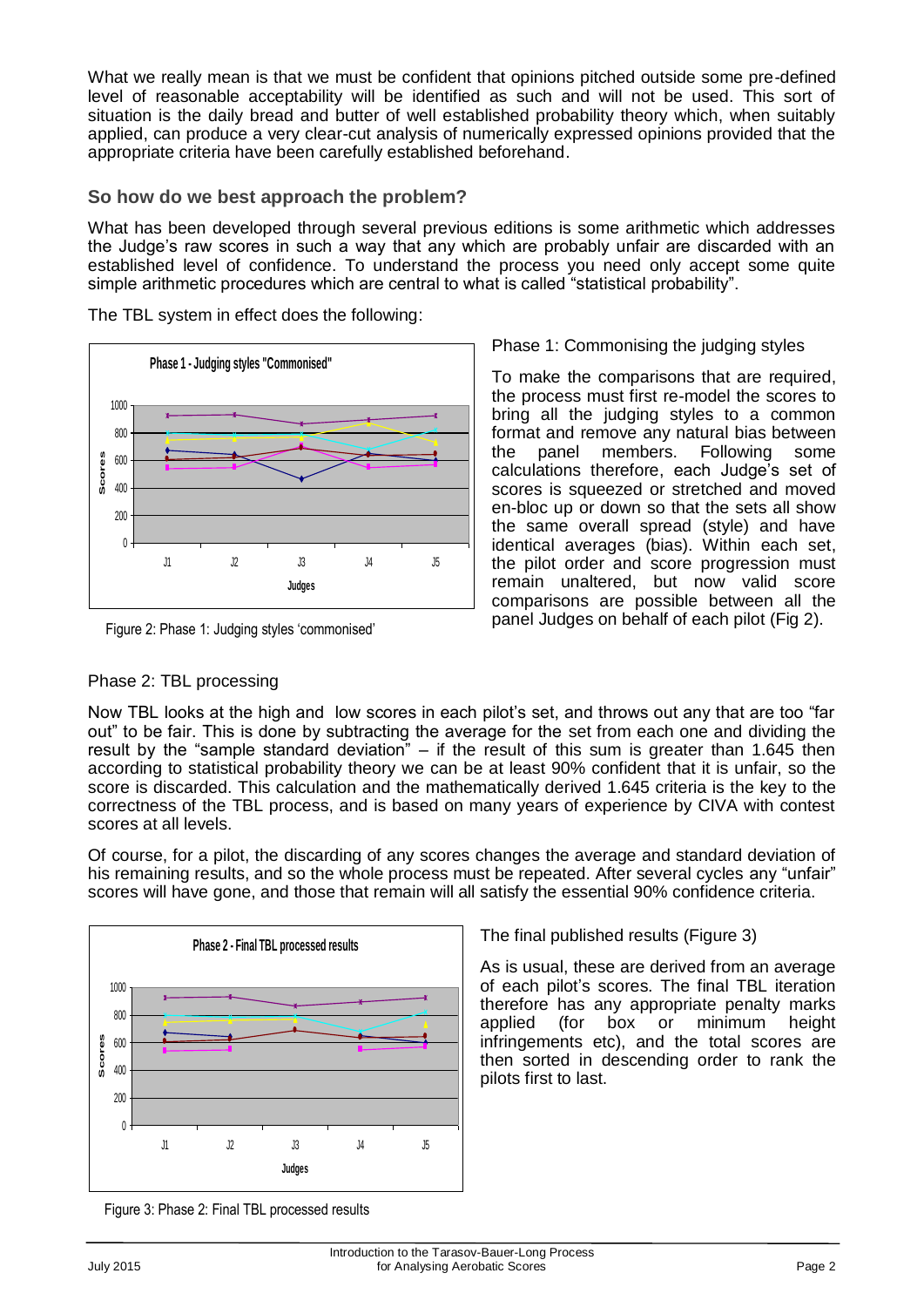# **Educating and improving the Judges**

One obviously useful by-product of this process is that it provides all of the evidence to assess how each Judge has performed by comparison with the overall judging panel average and when seen against the 90% level of confidence criteria. Up until now, our Judges have been secure in the position of having their own performance assessed only by the occasional irate pilot.

The TBL system as installed in our computers will now produce as a matter of course an analysis for each (anonymous) Judge showing the percentage of scores accepted as "OK", and a comparison with the panel style (spread of scores) and bias (average). Our intention here is to make it a good thing for a Chief Judge to promote genuinely positive and educational discussions with each member of the panel whilst the judging process is still fresh in their minds, and so to unravel and resolve any problems or difficulties that were experienced.

# **What will TBL do and what won't it do?**

This is of course a "dumb" system which – although functioning to an impeccable set of theoretical rules – almost by definition brings with it a 10% possibility of upsetting an honest Judge's day. The trade-off is that we expect not only to achieve a set of results with at least 90% confidence that they are "fair" every time, but the system also provides us with a wonderful tool to address our judging standards. Be assured that our panel of Chief Judges is looking forward with interest to a season with a series of briskly analysed judging results. Who knows, we might even have a trophy or two for demonstrably "good" standards of judging. Well whatever next!

What does TBL do? In essence, it ensures that every Judge's opinion has equal weight, and that each "sequence score" by each Judge is accepted only if it lies within an acceptable margin (90% probably "ok") from the panel average – this average is thus the arbiter of "correctness".

What doesn't TBL do? If anything I suppose the strength could also be a weakness – that is, it of necessity takes the dominant judging panel view as the "correct" one. It certainly can't make right scores out of wrong ones – if six out of eight Judges are distracted and make a 'pig's ear' of one pilot's efforts, then for TBL this becomes the controlling assessment of his performance, and the other two diligent souls who got it right will see their scores unceremoniously zapped. In practice this would be extremely unusual. From the Judging line, it is almost impossible to deliberately upset the final results without collusion among the majority of Judges, and if that starts to happen then someone is definitely on the wrong planet.

The step taken by the BAeA is to permanently engage the TBL process at every event for all levels above Beginners. Our tests have been thorough, and interestingly also show that below a certain number of Judges and/or contestants (a block around five by five) the TBL +/- 10% limits become sufficiently broad to exert very little effect at all – further proof that the more judges there are the more arguments you'll get … you know how it goes! We are certainly expecting to see a real step forward in our ability to monitor and improve the standard of judging at our contests.

# **A simple demonstration of how TBL does its job**

What follows here is a very simple example of the TBL process applied to a limited field of pilots and Judges. The raw scores have deliberately been set to depict a pretty dreadful standard of Judging in order to negate the worst aspects of the "small numbers" syndrome, and also to better illustrate for you the way the system works. Some graphical presentations of each phase have been included to make it easier to see how the "commonising" process and the 90% confidence criteria ease out the unacceptable scores. For simplicity here penalties have been ignored.

In this example the Judging Panel behaved generally as follows:

- Judge 1 had a normal spread of scores without significant bias.
- Judge 2 had a normal spread of scores but with a relatively low scoring bias by comparison with the panel average.
- Judge 3 had an average bias but unfortunately also had an outstanding dislike of Pilot 1.
- Judge 4 was unusually impressed by pilot 3 and fairly cold to Pilot 4.
- Judge 5 similar to Judge 1 had a normal spread of scores without significant bias.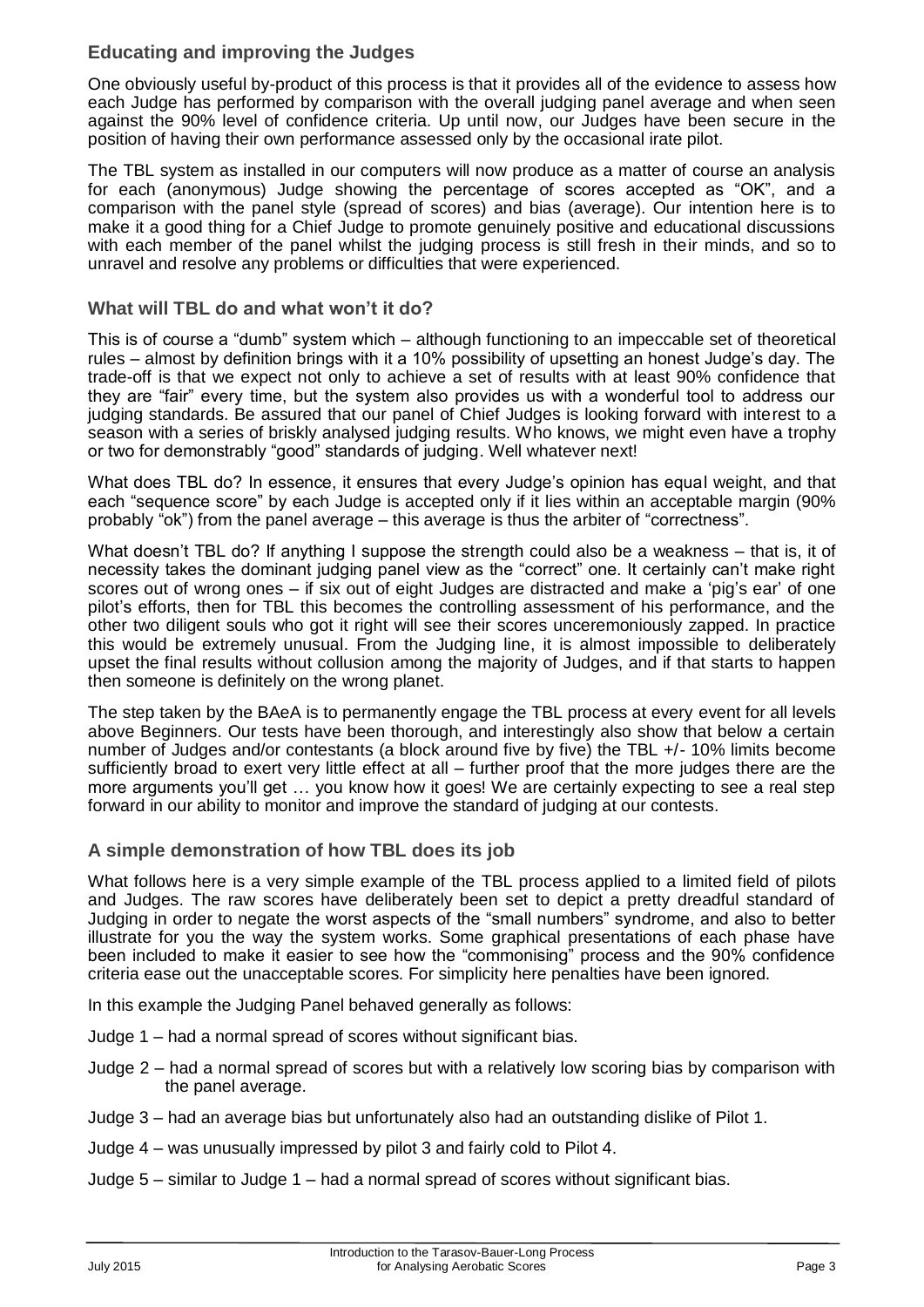| Table of raw scores after all pilots have flown.    | 'Traditional      |
|-----------------------------------------------------|-------------------|
| The maximum possible score is 1000 marks per pilot. | <b>Results sh</b> |

# *The maximum possible score is 1000 marks per pilot. Results sheet*

|                | J1  | J <sub>2</sub> | J3  | J4  | J5  | Rank       | Score |
|----------------|-----|----------------|-----|-----|-----|------------|-------|
| P1             | 700 | 610            | 300 | 725 | 620 | $6th - P1$ | 591.0 |
| P <sub>2</sub> | 600 | 545            | 650 | 625 | 590 | $5th - P2$ | 602.0 |
| P <sub>3</sub> | 760 | 695            | 750 | 945 | 740 | $2nd - P3$ | 778.0 |
| P <sub>4</sub> | 800 | 710            | 785 | 755 | 825 | $3rd - P4$ | 775.0 |
| P <sub>5</sub> | 900 | 815            | 895 | 965 | 920 | $1st - P5$ | 899.0 |
| P <sub>6</sub> | 650 | 595            | 630 | 710 | 660 | $4th - P6$ | 649.0 |

The first step is to calculate raw Mean and Sample Standard Deviation data for all Judges.

|                                     | J1 J2 J3 J4 J5 |  |
|-------------------------------------|----------------|--|
| Mean 735.0 661.7 668.3 787.5 725.8  |                |  |
| St. D. 108.4 97.7 204.5 136.9 127.8 |                |  |

Figures for the whole panel

Mean for all Judges = 715.7

St. D. for all Judges = 138.4

**Phase 1** – Commonise the judging styles of the raw Now calculate the TBL 90% confidence scores using step 1 results to expand or contract the limits of score acceptability for each pilot variances and to standardise all of the averages. (Mean +/- 1.645 St D)

|                | J <sub>1</sub> | J <sub>2</sub> | J3    | J4    | J5    | Mean                                | St D | Low   | High  |
|----------------|----------------|----------------|-------|-------|-------|-------------------------------------|------|-------|-------|
| P <sub>1</sub> | 700            | 610            | 300   | 725   | 620   | 606.7                               | 82.5 | 470.9 | 742.4 |
| P <sub>2</sub> | 600            | 545            | 650   | 625   | 590   | 583.3                               | 67.7 | 472.0 | 694.7 |
| P <sub>3</sub> | 760            | 695            | 750   | 945   | 740   | 777.5                               | 56.6 | 684.4 | 870.6 |
| P <sub>4</sub> | 800            | 710            | 785   | 755   | 825   | 776.7                               | 54.4 | 687.2 | 866.1 |
| P <sub>5</sub> | 900            | 815            | 895   | 965   | 920   | 909.9                               | 27.1 | 865.3 | 954.6 |
| P <sub>6</sub> | 650            | 595            | 630   | 710   | 660   | 639.9                               | 31.4 | 588.3 | 691.5 |
| Mean           | 715.7          | 715.7          | 715.7 | 715.7 | 715.7 | For each Judge the Mean and the     |      |       |       |
| St D           | 138.4          | 138.4          | 138.4 | 138.4 | 138.4 | Standard Deviation is now the same. |      |       |       |